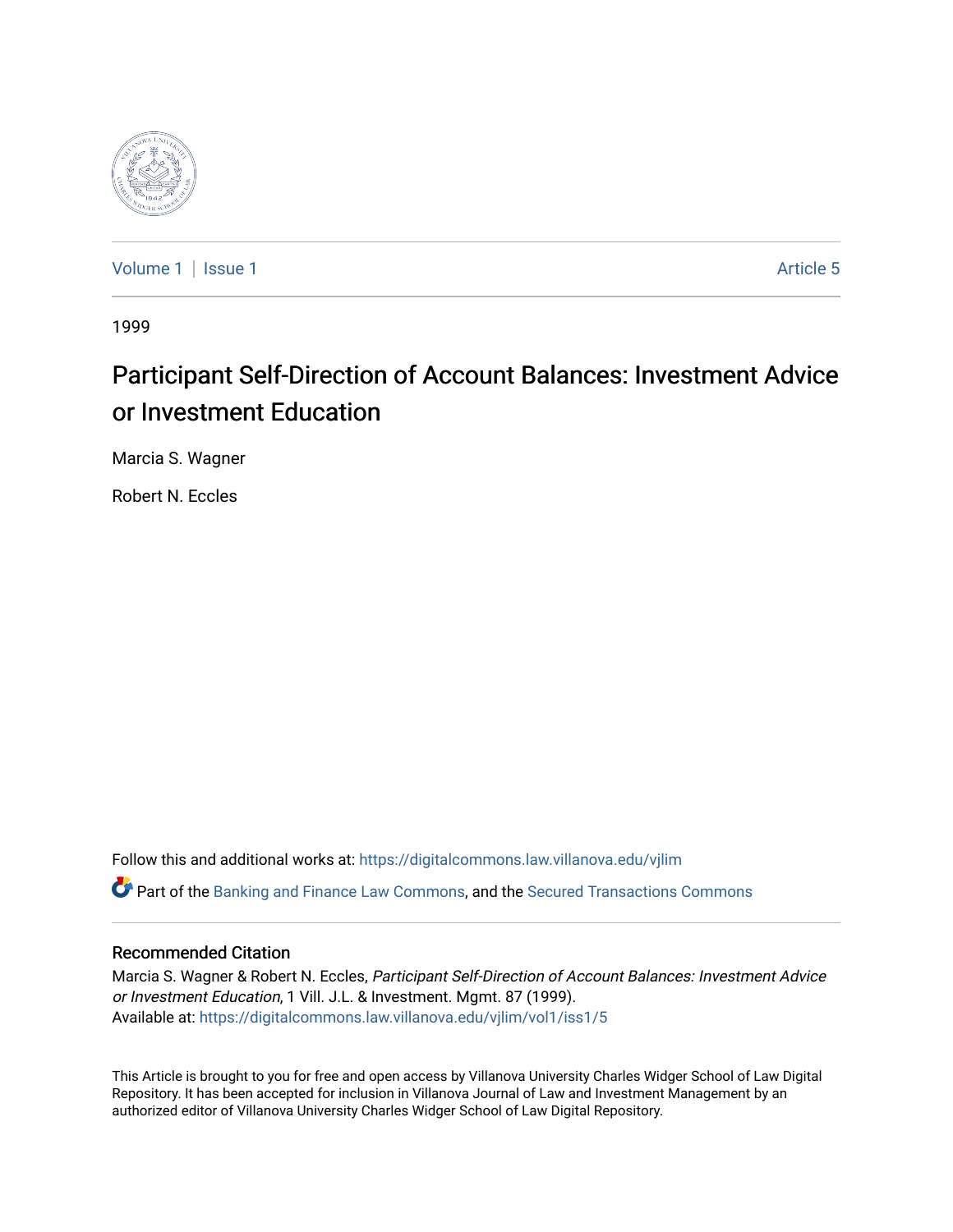## **Participant Self-Direction of Balances:** Investment **Advice or Investment Education? Marcia S. Wagner and Robert N. Eccles \***

With the exponential growth of pension plans established pursuant to section 401(k) of the Internal Revenue Code (the "Code")<sup>1</sup> more and more employees<sup>2</sup> are responsible for making the investment decisions on which the comfort and security of their retirement years will depend. In other words, where professional trustees and<br>investment managers once practically exclusively,  $investment$  managers once, practically invested pension plan assets, more and more plans are providing that participants themselves invest their pension plan assets.

Freed of the responsibility for investing pension plan assets or hiring professionals to do so, employers have nonetheless been concerned about the competence of their employees to direct the investment of those assets. To assist their employees in directing the investment of their pension plan assets, some employers have hired others to provide employees with either investment education or investment advice. Providing investment education means providing investment information to employees to assist them in making informed investment decisions  $-$  without

**<sup>1</sup>**I.R.C. § 401(k) (1998) (providing for cash or deferred arrangements).

87

**<sup>\*</sup>** Marcia S. Wagner has her own law firm, Marcia S. Wagner, Esq. & Associates, P.C., Boston, Massachusetts. Robert N. Eccles, is a partner at O'Melveny & Myers, Washington, D.C. The authors were counsel to Trust Company of the West in receiving *Prohibited Transaction Exemption 97-60.* Marcia S. Wagner has also written on the issues discussed in this Article in *The Provision of Investment Advice Under Prohibited Transaction Exemption 97-60,* TAx MANAGEMENT COMPENSATION PLANNING JouRNAL 3-10 (Jan. 2. 1998).

**<sup>2</sup>** Although this Article refers to persons with pension plan assets for which they direct the investment as employees or participants, the same principles apply to beneficiaries of pension plan assets who direct the investment of those assets. Thus, the word participant in this Article should be read to include both employees and beneficiaries where appropriate.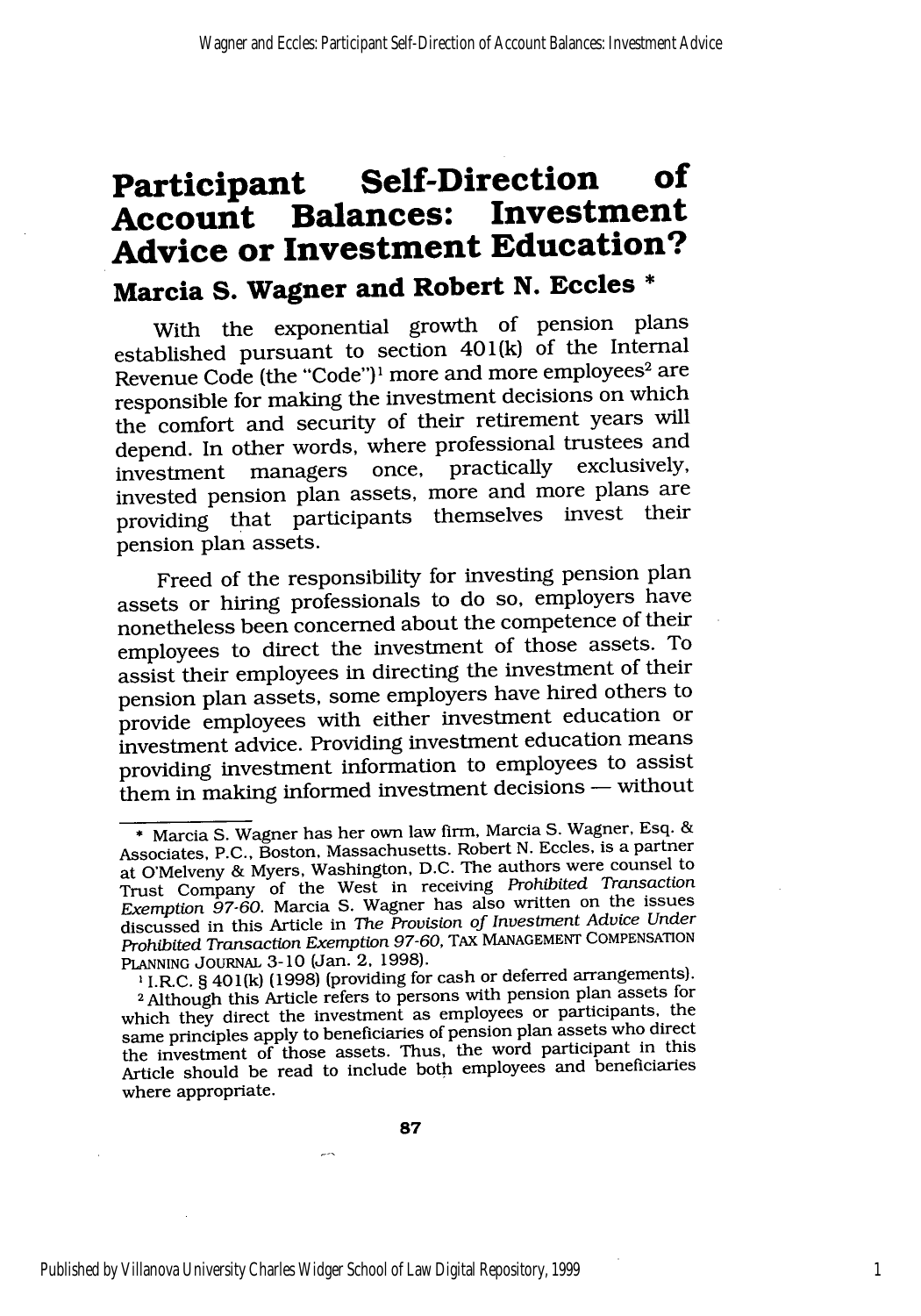providing employees with the kind of individualized investment information that constitutes investment advice. In this context, for investment information to be considered investment advice, the information must be understood to be "a primary basis for investment decisions with respect to plan assets" and must be individualized and based on the particular needs of the participant "regarding such matters as, among other things, investment policies or strategy, overall portfolio composition or diversification of plan investments."<sup>3</sup>

The first section of this Article summarizes Department of Labor (DOL) Interpretive Bulletin 96-1,<sup>4</sup> concerning investment education. The second section describes a prohibited transaction exemption received by Trust Company of the West (TCW) to permit it to offer investment advice to certain pension plan participants. <sup>5</sup> The third section explains the advantages of the investment advisory approach.

## **I. DOL INTERPRETIVE BULLETIN 96-I A. BACKGROUND**

A person who is otherwise a fiduciary with regard to pension plan assets over which a participant has investment control is not responsible for any losses that result from the participant's exercise of such control.6 Thus, a plan sponsor, subject to regulations adopted by DOL,7 can set up an employee pension plan that has individual accounts for each employee and for which each participant, not the plan sponsor, is responsible for managing the investments ("individually directed pension plan").

**<sup>3</sup>** 29 C.F.R. § 2510.3-21(c) (1998).

**<sup>4</sup>**Interpretive Bulletin Relating to Participant Investment Education [hereinafter Interpretive Bulletin], 29 C.F.R. § 2509.96-1 (1998).

<sup>&</sup>lt;sup>5</sup> Prohibited Transaction Exemption 97-60 [hereinafter PTE], 62 Fed. Reg. 59,744 (1997).

**<sup>6</sup>**Employee Retirement Income Security Act of 1974, as amended (ERISA) § 404(c)(1)(B), 29 U.S.C. § 1104(c)(1)(B) (1998).

**<sup>7</sup>**29 C.F.R. § 2550.404c-1 (1998).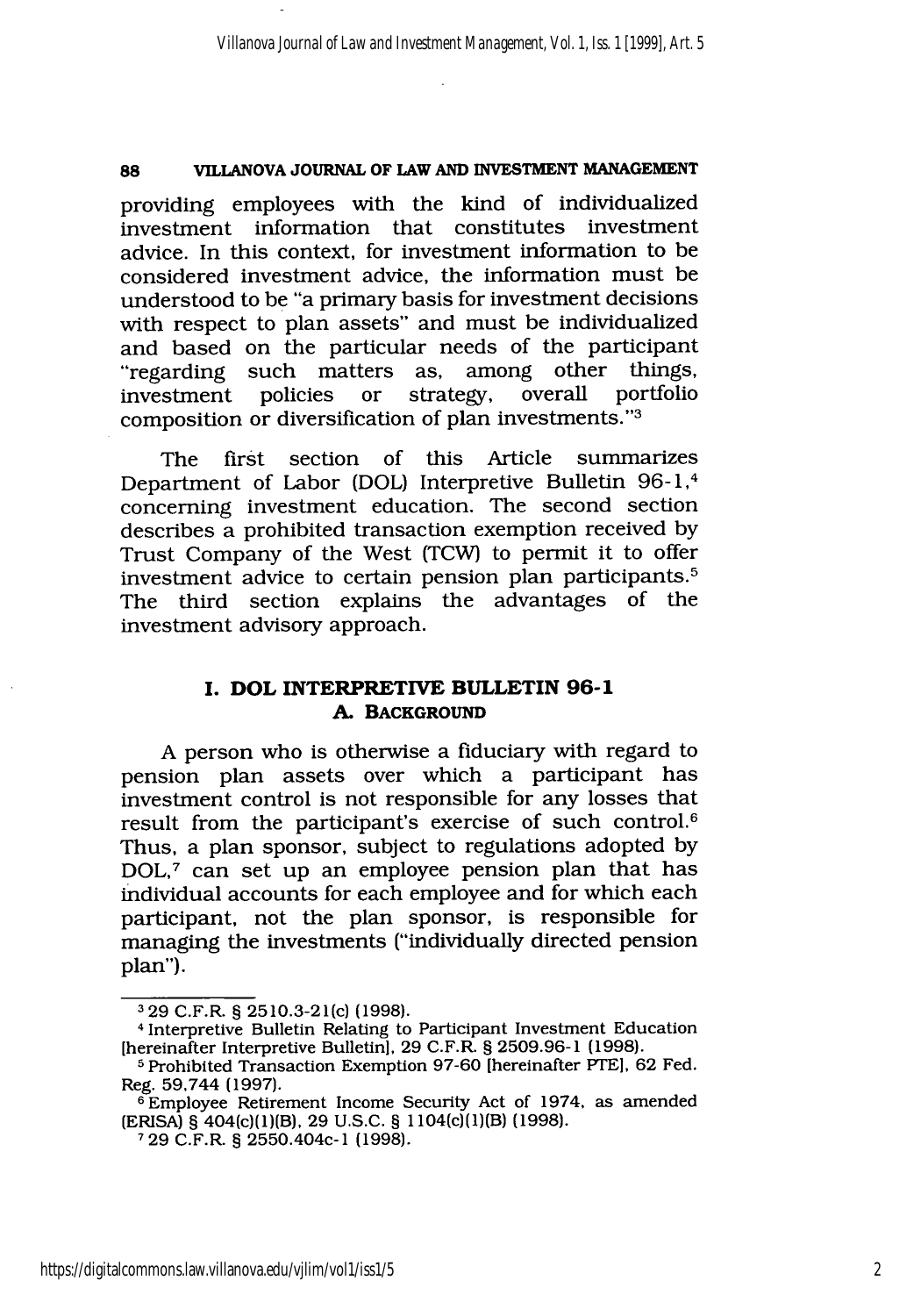A plan sponsor may still have fiduciary responsibility for investment advice provided to a participant who directs the investment of his or her individual account assets if the sponsor provides the participant with investment advice for compensation. 8 A service provider hired by a plan sponsor to advise participants would also be a fiduciary with respect to the individually directed pension plan. Moreover, a sponsor who hired a service provider to provide participants with investment advice would be required by the Employee Retirement Income Security Act of 1974 (ERISA) to be prudent in the choice of a fiduciary to provide investment advice9 and could even be subject to co-fiduciary liability with the investment adviser if the plan sponsor chose imprudently. **'0**

## B. **DOL CLARIFIES WHEN PARTICIPANT INVESTMENT EDUCATION IS NOT INVESTMENT ADVICE**

Because DOL shared the concern of many employers that employees might not be competent to direct the investment of their individually directed pension plan assets.<sup>11</sup> the Department issued Interpretive Bulletin 96-1 on June 11, 1996. The purpose of the Interpretive Bulletin is to encourage plan sponsors to provide participants with investment information without concern on the part of the sponsor about the fiduciary duties the sponsor might assume if the investment information provided were considered to be investment advice. The Interpretive Bulletin accomplishes this by clarifying when investment

**<sup>8</sup>** ERISA § 3(21)(A)(ii), 29 U.S.C. §1002(21)(A)(ii) (1998).

**<sup>9</sup>** Specifically, a plan sponsor must act "prudently and in the sole interest of plan participants and beneficiaries...... Interpretive Bulletin, 29 C.F.R. § 2509.96-1(e) (1998).

<sup>&</sup>lt;sup>10</sup> See *id*. Specifically, the Interpretive Bulletin provides:

<sup>[</sup>t]he designation of an investment advisor to serve as a fiduciary may give rise to co-fiduciary liability if the person making and continuing such designation in doing so fails to act prudently and solely in the interest of plan participants and beneficiaries; or knowingly participates in, conceals or fails to make reasonable efforts to correct a known breach by the investment advisor. *Id.*

<sup>&</sup>lt;sup>11</sup> See Interpretive Bulletin, 29 C.F.R. § 2509.96-1(b) (1998).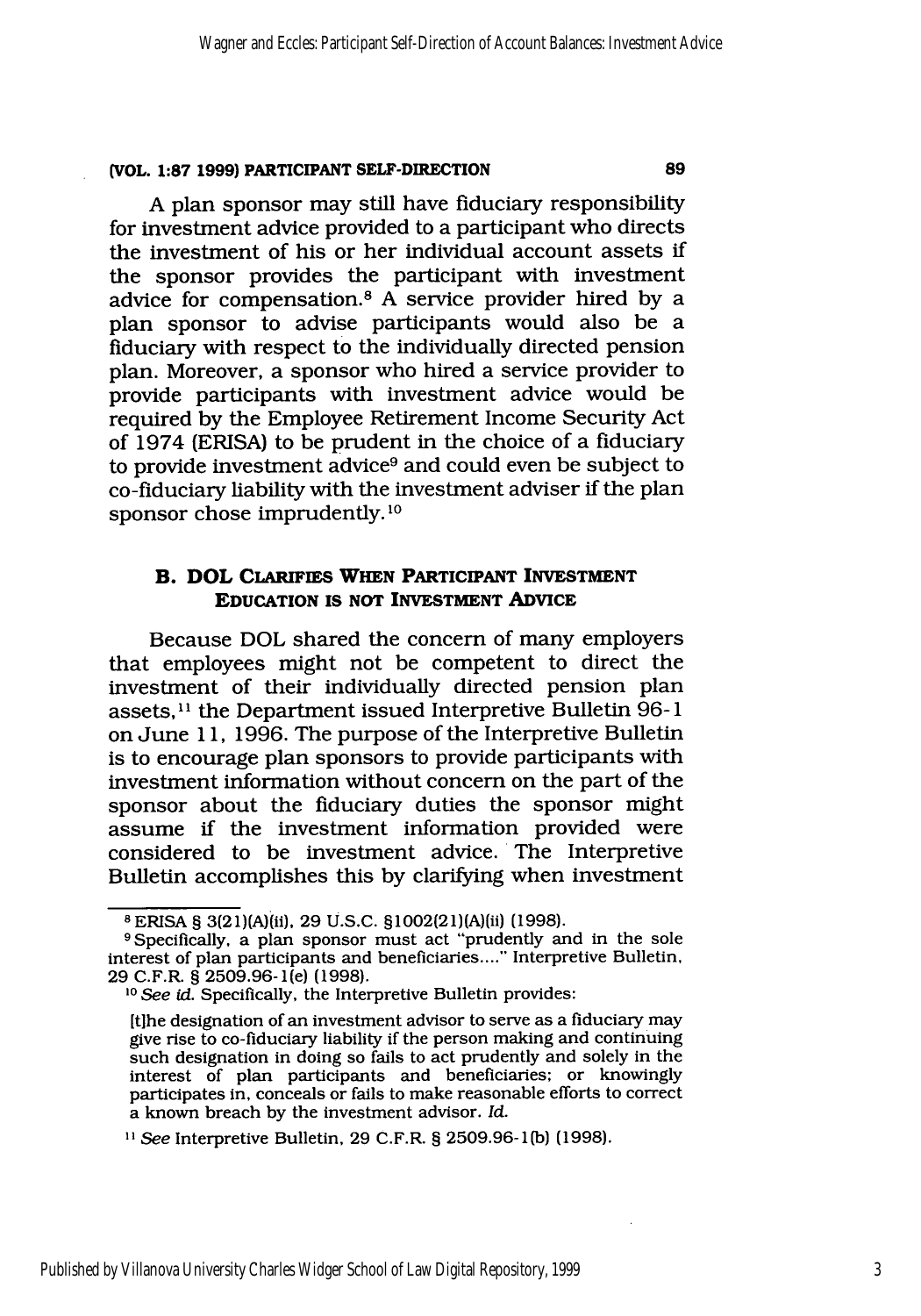education is not "investment advice" for purposes of the definition of "fiduciary" in section  $3(21)(A)(ii)$  of ERISA.<sup>12</sup> Specifically, the Interpretive Bulletin describes "a series of graduated safe harbors under ERISA for plan sponsors and service providers who provide participants and beneficiaries with four increasingly specific categories of  $investment information and materials — plan information,$ general financial and investment information, asset allocation models and interactive investment materials." <sup>13</sup>

Neither of the first two safe harbors  $-$  for plan information and general financial and investment information  $-$  applies to information about specific investment alternatives available to participants under a plan. In contrast, the third and the fourth safe harbors permit the use in investment education materials of specific investment models incorporating actual investment alternatives available under the plans offered to participants. The use of the models in participant investment education materials is subject to the following restrictions.

The third safe harbor  $-$  for asset allocation models  $$ permits a plan sponsor or service provider to make available to employees models "of asset allocation portfolios of hypothetical individuals with different time horizons and risk profiles, where:

(i) Such models are based on generally accepted investment theories that take into account the historic returns of different asset classes (e.g., equities, bonds, or cash) over defined periods of time;

(ii) all material facts and assumptions on which such models are based (e.g., retirement ages, life expectancies, income levels, financial resources, replacement income ratios, inflation rates, and rates of return) accompany the models;

<sup>&</sup>lt;sup>12</sup>The Interpretive Bulletin does not address the question of when advice is provided for compensation. Interpretive Bulletin, 29 C.F.R. § 2509.96-1(b) (1998).

**<sup>13</sup>**Interpretive Bulletin, 61 Fed. Reg. 29,586, 29,586 (1996).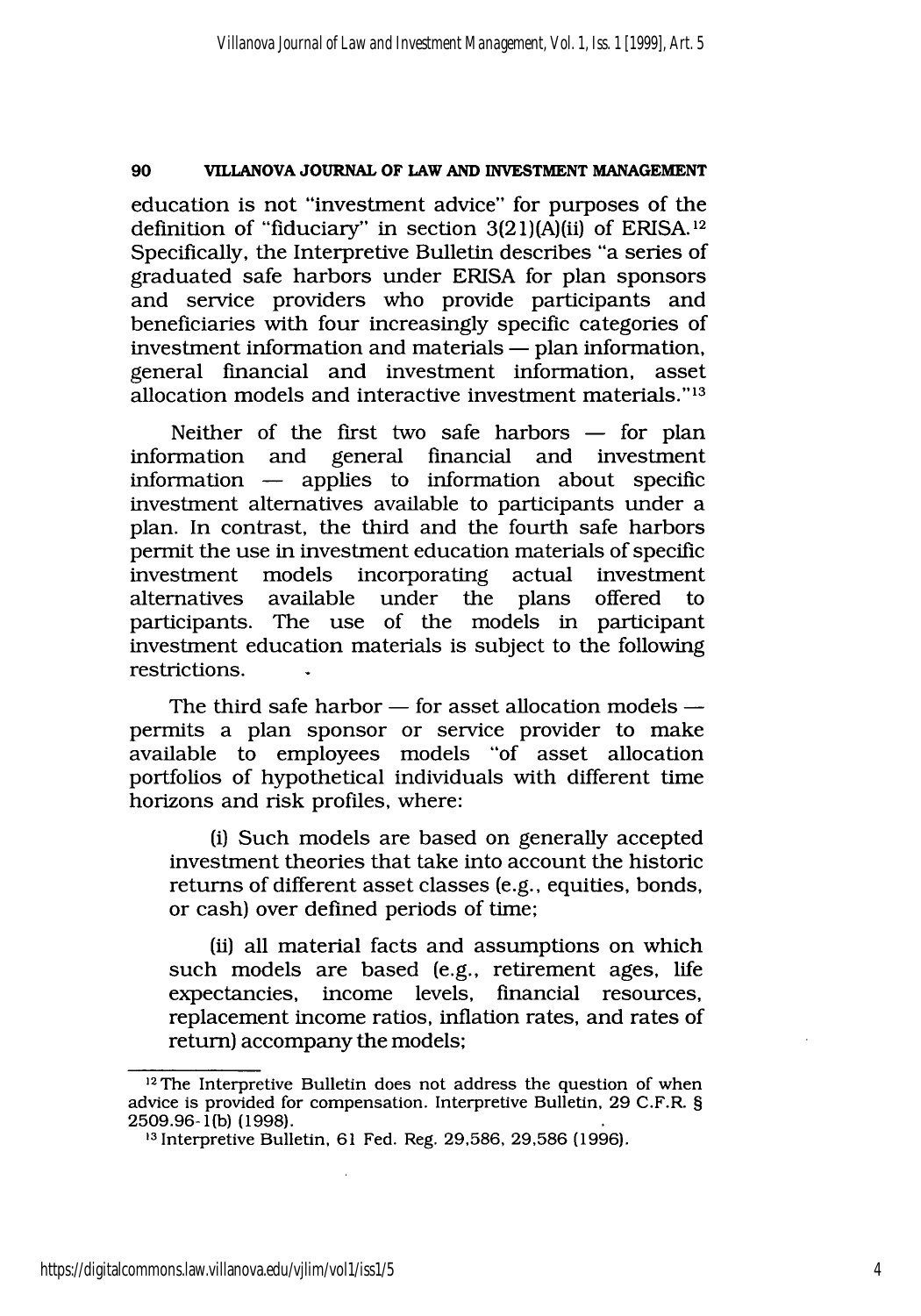(iii) to the extent that an asset allocation model identifies any specific investment alternative available under the plan, the model is accompanied by a statement indicating that other investment alternatives having similar risk and return characteristics may be available under the plan and identifying where information on those investment alternatives may be obtained; and

(iv) the asset allocation models are accompanied by a statement indicating that . **.** participants or beneficiaries should consider their other assets, income, and investments . . **.** in addition to their interests in the plan." <sup>14</sup>

The fourth safe harbor  $-$  for interactive investment materials - permits a plan sponsor or service provider to make available to participants materials, including worksheets, questionnaires and software, that enable the participant to estimate his or her own future retirement income needs and to "assess the impact of different asset allocations on retirement income" as long as there is "an objective correlation between the asset allocations generated by the materials and the information and data" provided by the plan sponsor or service provider and as long as restrictions similar to the ones applied to asset allocation models are met. **<sup>15</sup>**

## **C. ASSUMPTION OF RESPONSIBILITY UNDER INTERPRETIVE BULLETIN 96-1**

The Interpretive Bulletin also makes clear that hiring a person to provide investment educational services to participants in individually directed pension plans is "an exercise of discretionary authority or control with respect to management of the plan"<sup>16</sup> just as is the hiring of a person to provide investment advisory services. **<sup>17</sup>**Thus, the

<sup>14</sup> Interpretive Bulletin, 29 C.F.R. § 2509.96-i(d)(3) (1998).

*<sup>1</sup> <sup>5</sup> Id.* § 2509.96-1(d)(4).

**<sup>16</sup>***Id.* § **2509.96-1(e).**

*<sup>17</sup>See supra* notes 9-10 and accompanying text.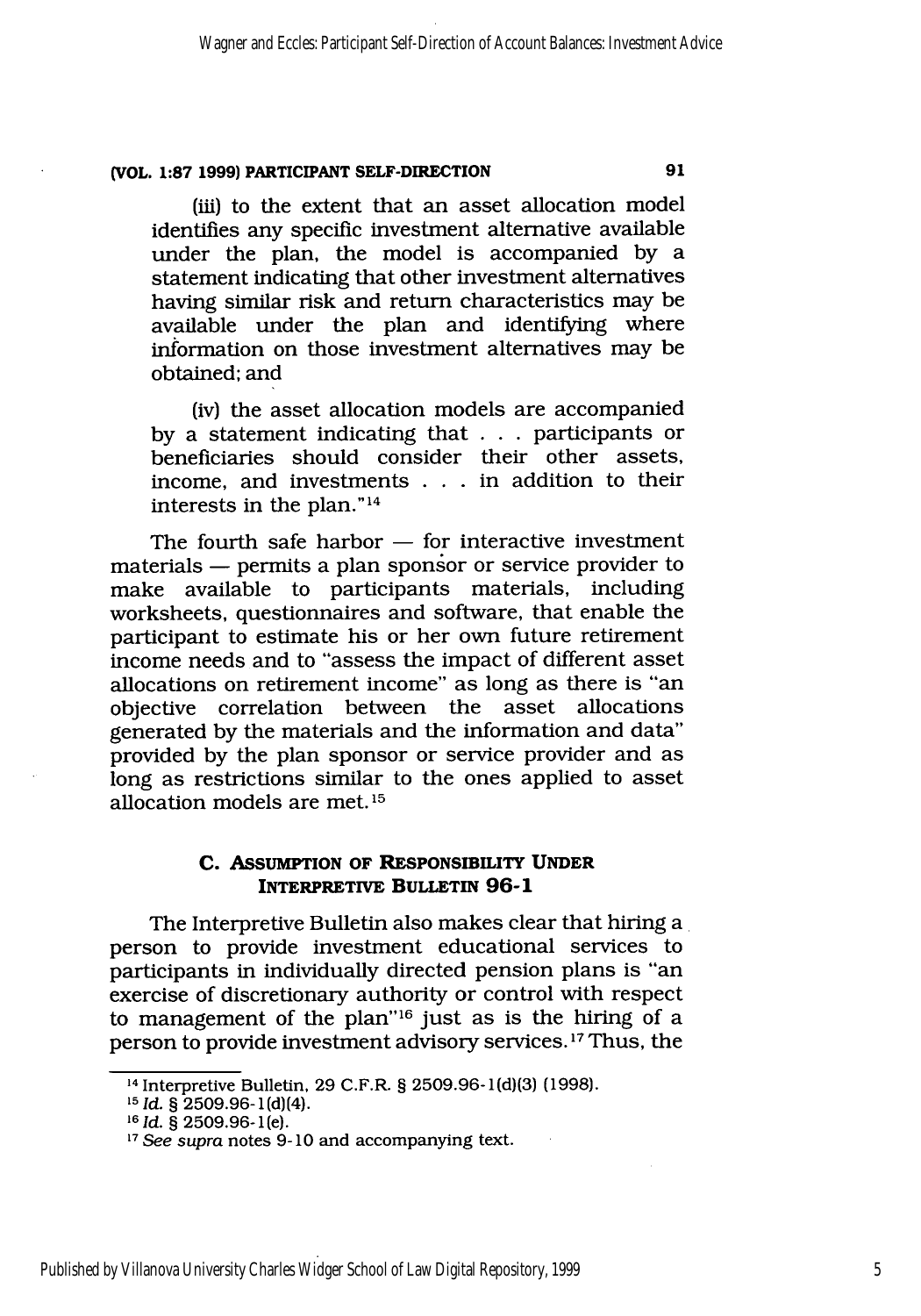act of employing a service provider to provide investment educational services is subject to the prudent man standard of care in section 404(a) of ERISA. 18 A plan sponsor must be prudent in selecting (and continuing to retain) a service provider, even though the sponsor neither has liability for the education provided nor for the consequences of investment decisions made by participants who have received the education.

## **II. PROHIBITED TRANSACTION EXEMPTION 97-60 A. BACKGROUND**

Although the Interpretive Bulletin provided guidance for plan sponsors who wish to offer investment education to participants, it did not offer comparable guidance for sponsors who wish to offer participants more significant assistance in the form of investment advice. As noted above, the act of hiring someone to provide investment advice to an individually directed pension plan is a fiduciary act. In addition, a service provider hired to provide plan participants with investment advice is a fiduciary. **1 <sup>9</sup>**Moreover, if the service provider also offers the investment alternatives about which participants are receiving investment advice, then the service provider may have committed a transaction prohibited by ERISA unless the service provider has received an exemption from the application of provisions of that Act.

The following is a description of one program under which investment advice may be offered to certain pension plan participants and the prohibited transaction exemption that permits .the offer of the program under specified conditions. For reasons set forth in a later section of this Article,<sup>20</sup> the authors believe that the conditions for receipt of the prohibited transaction exemption would also protect participants from breaches of fiduciary responsibility by the sponsor and the service provider and, thus, lessen the

<sup>18</sup> **29 U.S.C.** § 1104(a) (1998).

**<sup>19</sup>***See supra* notes 8-10 and accompanying text.

**<sup>20</sup>***See infra* note 46 and accompanying text.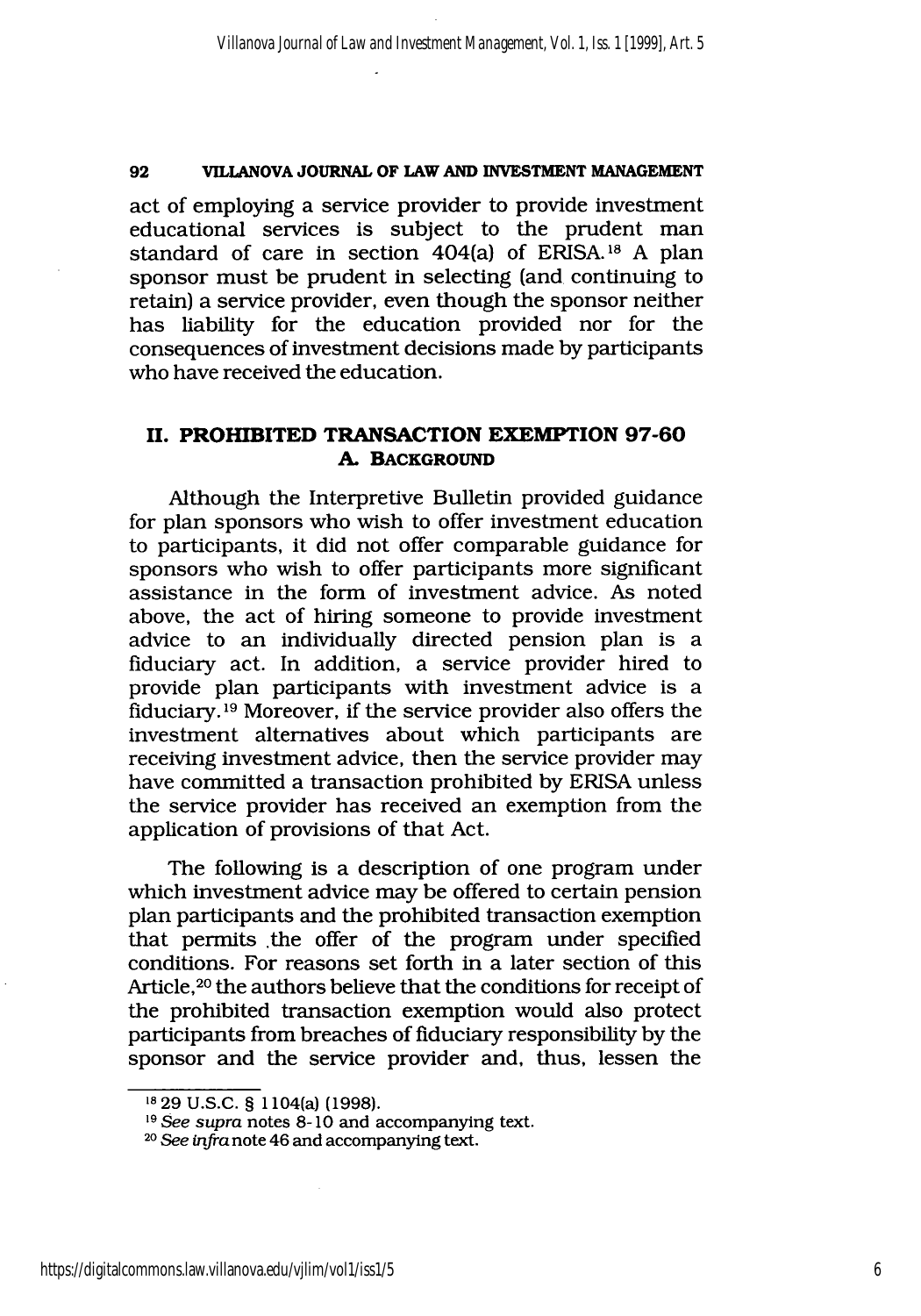liability for any sponsor who hired a service provider with a similar prohibited transaction exemption to provide investment advice to participants.

## B. **DESCRIPTION OF THE TCW PORTFOLIO SOLUTIONS PROGRAM**

In Prohibited Transaction Exemption 97-60 (PTE),<sup>21</sup> DOL granted exemptive relief<sup>22</sup> under section 408(a) of ERISA<sup>23</sup> and section 4975(c)(2) of the Code<sup>24</sup> on behalf of The TCW Group, Inc., and its wholly owned subsidiaries TCW and TCW Funds Management, Inc., the investment adviser to the TCW Galileo Funds, Inc. ("Galileo Funds").25 In the PTE, DOL considered "TCW Portfolio Solutions," a program under which TCW could render investment advice to participants in individually directed pension plans. The program would provide an individual plan participant responsible for the investment of his or her account balance with a convenient way to benefit from the knowledge and experience of professional investment advisers and thereby receive advice concerning which of the investment vehicles offered under the program would represent an appropriate allocation of the assets in that individual's account.

**2329** U.S.C. § 1108(a) (1998).

24 I.R.C. § 4975(c)(2) **(1998).**

**<sup>25</sup>**The Galileo Funds is a series mutual fund, an open-end investment company, that has separate series that operate as individual mutual funds. *See generally* PTE, 62 Fed. Reg. 59,744, 59,746 (1997).

7

**<sup>21</sup>**PTE, 62 Fed. Reg. 59,744 (1997).

**<sup>22</sup>**The relief granted was from the application of section 406(b) of ERISA to certain proposed transactions involving TCW and fiduciaries of individually directed pension plans whose participants receive investment advice from TCW.

TCW also received relief for the proposed purchase and sale by individually directed pension plans of units in commingled trusts described below and of shares of the Galileo Funds. The grant of relief for the purchase and sale transactions is not discussed further in this Article.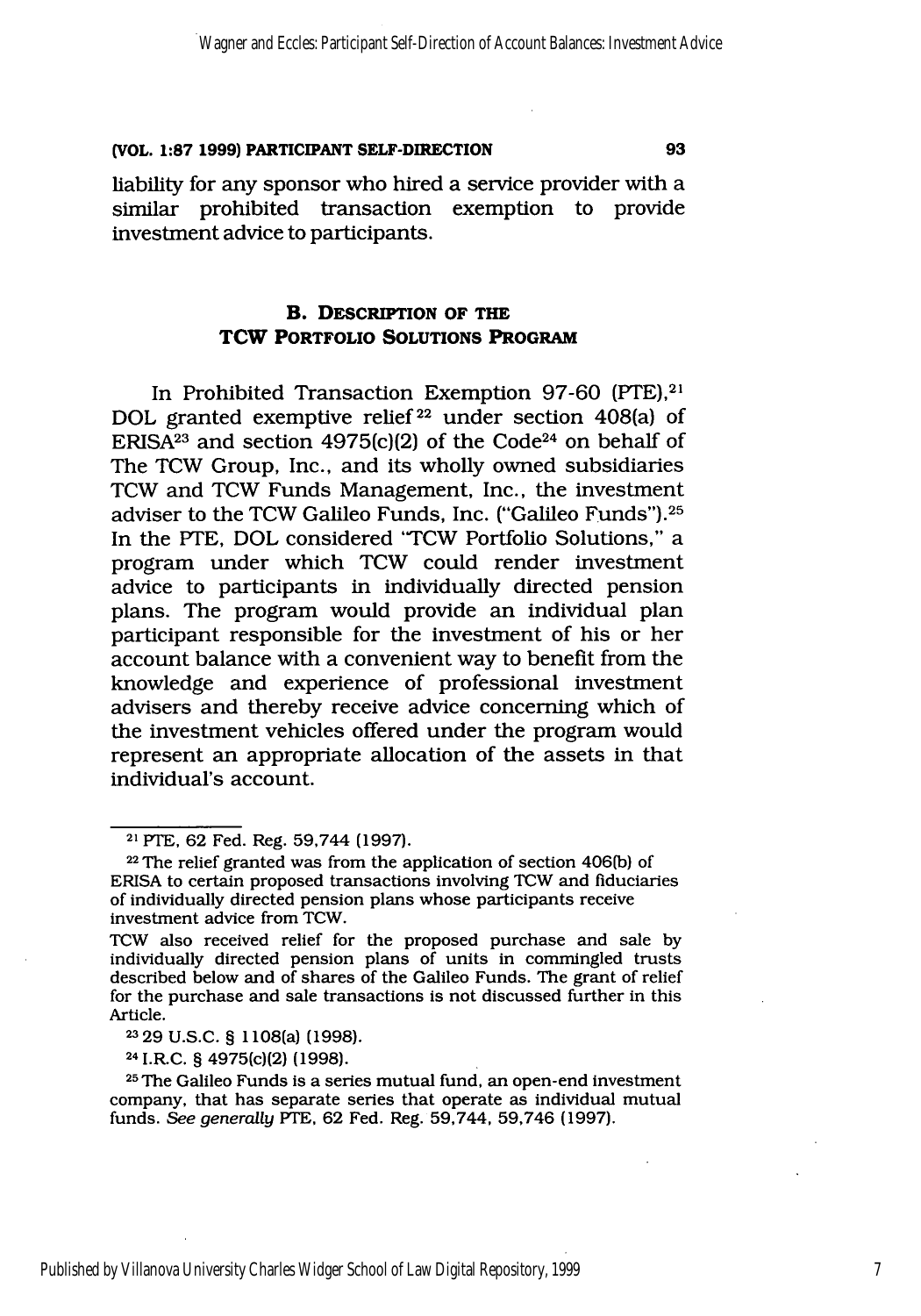The program could be offered to independent fiduciaries<sup>26</sup> of individually directed pension plans.<sup>27</sup> In accordance with its responsibilities under Title I of ERISA,<sup>28</sup> an independent fiduciary would have to review the program before offering it under the pension plan.

## *1. TCW Portfolio Solutions Trusts*

Under TCWs proposed program, TCW would recommend to participants one of a number of trusts maintained under the program or a money market fund or similar vehicle $29$  as an investment vehicle for the participant's account balance. Multiple trusts would be established, structured as separate commingled trusts.<sup>30</sup> Each trust would hold, in varying proportions, shares of some or all of the mutual funds offered by the Galileo Funds.

The mix of mutual funds in each commingled trust would be designed to accommodate the investment needs and risk tolerances of a different profile of a participant with the salient factors being the participant's financial objectives, time horizon, other savings and risk tolerance. The trusts could range from aggressively structured (generally comprised of mutual funds invested primarily in equities), to conservatively structured (generally comprised

<sup>26</sup> An independent fiduciary would be a fiduciary who has discretionary authority with regard to an individually directed pension plan and who is not affiliated with TCW. The term could include named fiduciaries of the plan such as the plan sponsor or plan administrator or any fiduciary responsible for selecting investment vehicles for the

pension plan.<br><sup>27</sup> TCW's program would only be offered to sophisticated plans, that is those with a minimum of \$5 million in plan assets.<br><sup>28</sup> See ERISA, Pub. L. No. 93-406, Title 1, 88 Stat. 832 (1974) (codified

as amended in 29 U.S.C.).

**<sup>29</sup>**The money market fund or similar option would be provided so that TCWs program could comply with the requirements of 29 C.F.R. § 2550.404c-1 (1998).

<sup>3°</sup>Each commingled trust would be a group trust, satisfying all requirements of Revenue Ruling 81-100, 1981-1 C.B. 326, and thus, qualifying for tax exemption under section 501(a) of the Code. I.R.C. **.** 501(a) **(1998).**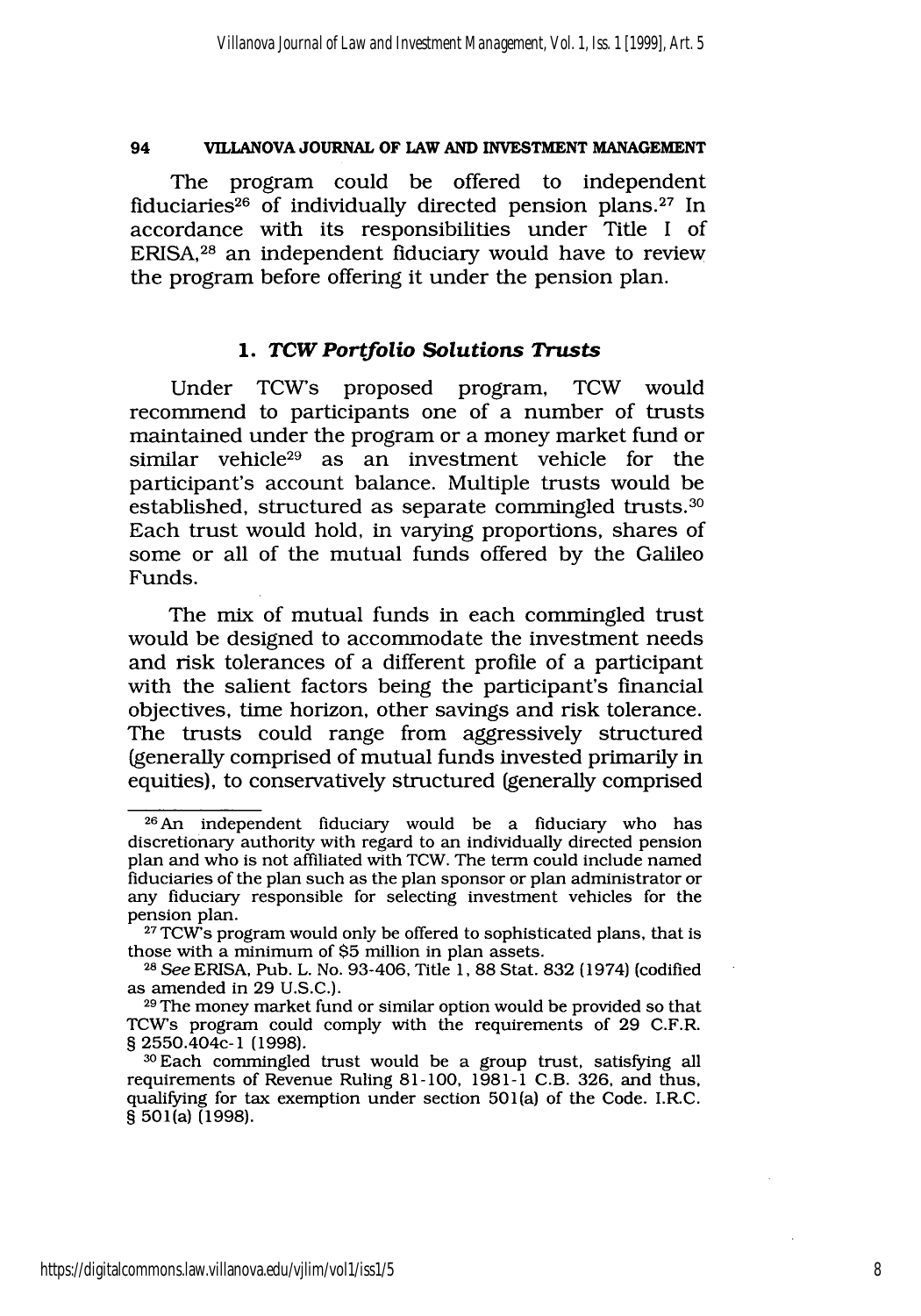of mutual funds invested primarily in fixed income instruments).

TCW would employ a financial expert to construct appropriate asset allocation models for the commingled trusts, using generally accepted principles of modem The financial expert would independent from and have no previous pre-existing relationship with TCW or its affiliates. 31 The asset allocation models would not be static, but rather the financial expert, in its sole professional discretion, would adjust them, taking into consideration the investment goals and risk tolerances that the models represent and changes in the economy and market conditions. The financial expert would be solely responsible for deciding how the models might best be implemented by selecting the mutual funds each commingled trust held and the weightings thereof.

The commingled trusts might comprise all or part of the investment alternatives available to a participant in an individually directed pension plan.

## **2.** *Investment Advice Offered to Participants Under the Program*

An integral part of the program would be the investment advice offered to participants. TCW would provide each plan participant with worksheets $^{32}$  that would elicit from the participant his or her retirement funding needs, risk tolerance and life cycle stage. Upon completion of the worksheets, the participant's responses would be analyzed and the participant would receive a written recommendation from TCW of an appropriate commingled trust.33 There would be no separate fee at the

**<sup>31</sup>**In addition, no more than five percent of the financial expert's gross income in any taxable year could be derived from TCW or its affiliates. **<sup>32</sup>**The worksheets would be formulated by an independent expert.

**<sup>33</sup>**Because the worksheets would take into account risk tolerances, TCW might find itself in the position of recommending a more conservative commingled trust than would be the case if the worksheets had only a mathematical basis with no behavioral or psychological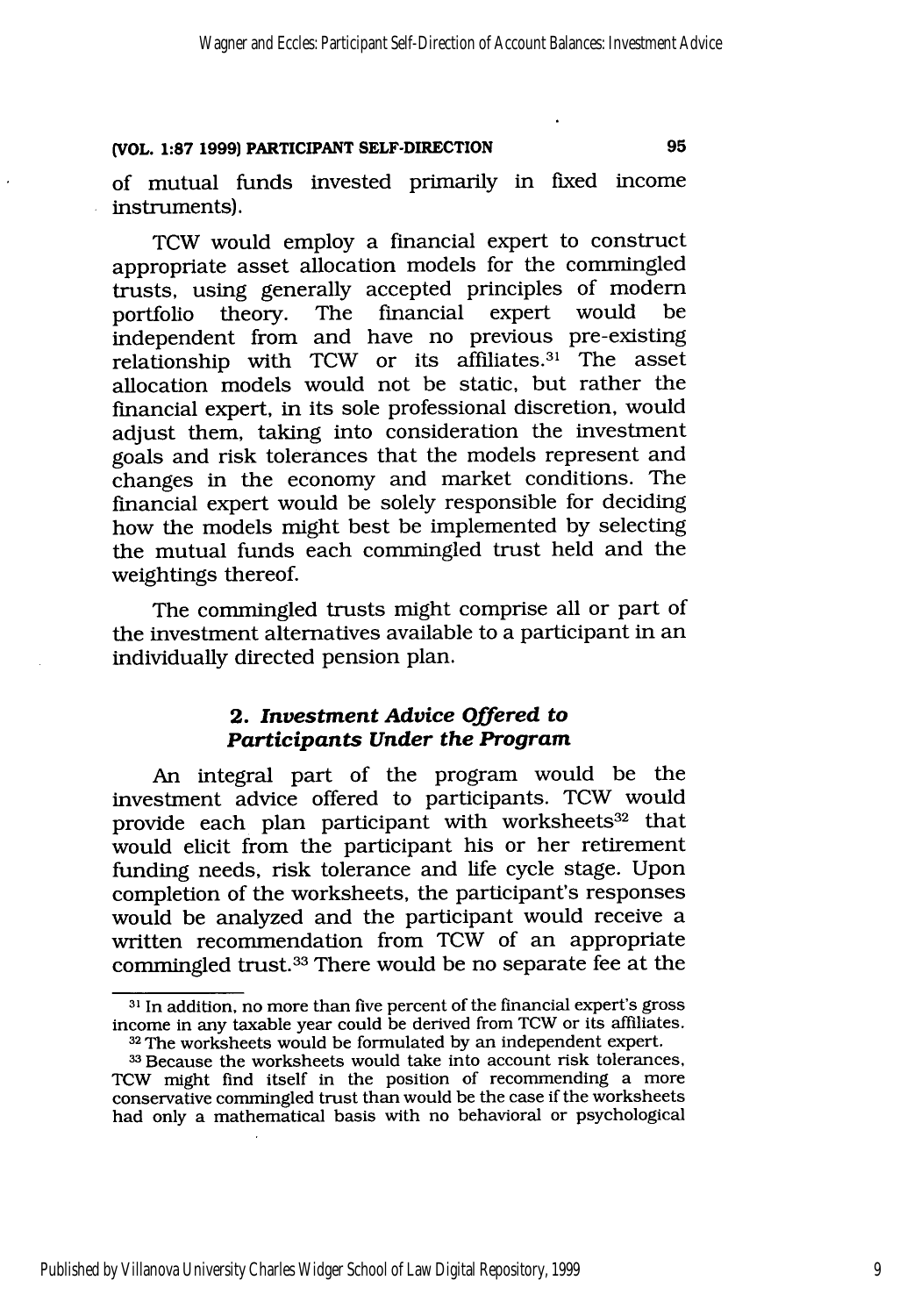trust level for the provision of this investment advice; however, the costs of the program (for example, the costs of developing and implementing the asset allocation models and the worksheets)<sup>34</sup> would be paid by TCW and TCW would be reimbursed for such expenses by the trusts. <sup>35</sup>

Whether a participant elected to invest in the recommended commingled trust would be entirely within the participant's discretion. A participant might disregard the recommended trust and invest in another trust. Moreover, some participants might not elect to participate in the asset allocation program at all, in such cases a person independent of TCW, generally the participant, would elect in which trust to invest the pension plan assets.

## **3.** *Disclosure Under the Program*

TCW would provide plan sponsors with full disclosure concerning the composition of the commingled trusts and concerning fees and expenses charged at the mutual fund and the trust level. TCW also would provide sponsors with a quantitative annual report by which each sponsor could determine if the program had attained its objectives.

component. Since equity-based mutual funds provide TCW with higher fees (and generally higher profits) than fixed-income mutual funds, TCW would not necessarily maximize its short-term return by incorporating the behavioral or psychological component into the worksheets.

<sup>34</sup> Other trust level expenses would include expenses payable to regulatory authorities, accounting, auditing and legal expenses, clerical and administrative expenses, expenses of printing and mailing reports, expenses for computer programmers, certain insurance and fidelity bond premiums and other expenses incurred by each commingled trust in the ordinary course of its business.

**<sup>35</sup>**Because TCW generally would pay for direct expenses and then seek reimbursement from the commingled trusts, the payment of expenses could be viewed as an extension of credit between a plan and a party-in-interest prohibited under sections 406(a)(1)(B), 406(a)(1)(D) and 406(b)(2) of ERISA. 29 U.S.C. §§ 1106(a)(1)(B), 1106(a)(1)(D) and 1106(b)(2) (1998). However, relief likely would be available under Prohibited Transaction Class Exemption 80-26, 45 Fed. Reg. 28,545 (1980) concerning interest free loans between a plan and a partyin-interest.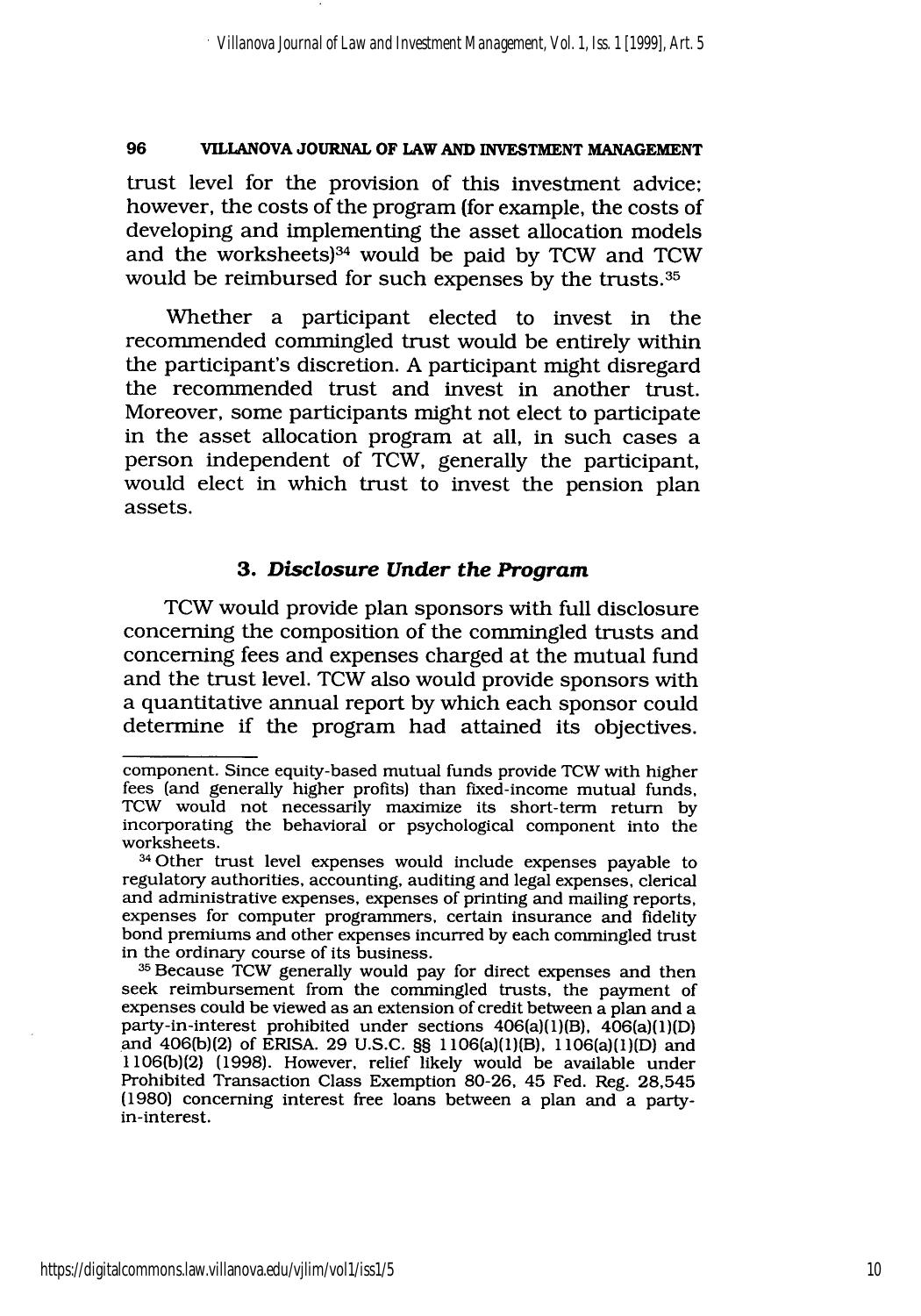Finally, participants also would receive full disclosure<br>concerning the composition, operating costs, and concerning the composition, operating costs, historical performance of the commingled trusts and a description of the Galileo Funds before directing their account balances.

### **C. EXEMPTIVE RELIEF GRANTED BY PTE 97-60**

Section 406(b) of ERISA<sup>36</sup> prohibits a fiduciary from dealing with a pension plan in the fiduciary's own interest or for the fiduciary's own account; from acting on behalf of a party whose interests are adverse to a plan in any transaction involving the plan; or from receiving consideration for the fiduciary's own account from a party dealing with the plan in connection with a transaction involving plan assets. <sup>37</sup>

DOL gives several examples of transactions prohibited by section 406(b) in a rule adopted under section 408(b)(2)

Section 408(b)(2) of ERISA provides that the prohibitions provided in section 406 shall not apply to the provision of services "necessary for the establishment or operation of the plan, if no more than reasonable compensation is paid therefor." 29 U.S.C. § 1108(b)(2) (1998). DOL regulations state that section 408(b)(2) of ERISA "does not contain an exemption from acts described in section 406(b). . . ." 29 C.F.R. § 2550.408b-2(a)(3) (1998). Although section 408(b)(2), thus, does not resolve the question of whether TCWs program would involve transactions prohibited under section 406(b), section 408(b)(2) would apply to transactions that would otherwise be prohibited under section 406(a) of ERISA. Since an independent fiduciary of a sophisticated benefit plan would have to decide to enroll in the program and TCW would have every incentive to ensure that services were provided at the Trust level in a cost effective manner because it would not profit from providing such services, the authors believe that the provision of services under the program should not be a violation of section 406(a) of ERISA, because such transactions would likely be exempt under section 408(b)(2) of ERISA.

**<sup>3629</sup>** U.S.C. **§I** 106(b) (1998).

**<sup>37</sup>**Section 406(a) of ERISA prohibits a fiduciary with respect to an employee benefit plan from causing the plan to engage in certain prohibited transactions, including the sale or exchange of property between a plan and a party-in-interest, the furnishing of services between the plan and a party-in-interest and the transfer to, or use by or for the benefit of, a party-in-interest of any assets of the plan. ERISA §§ 406(a)(1)(A), 406(a)(1)(C) and 406(a)(1)(D), 29 U.S.C. §§ 1106(a)(1)(A), 1106(a)(1)(C) and 1106(a)(1)(D) (1998).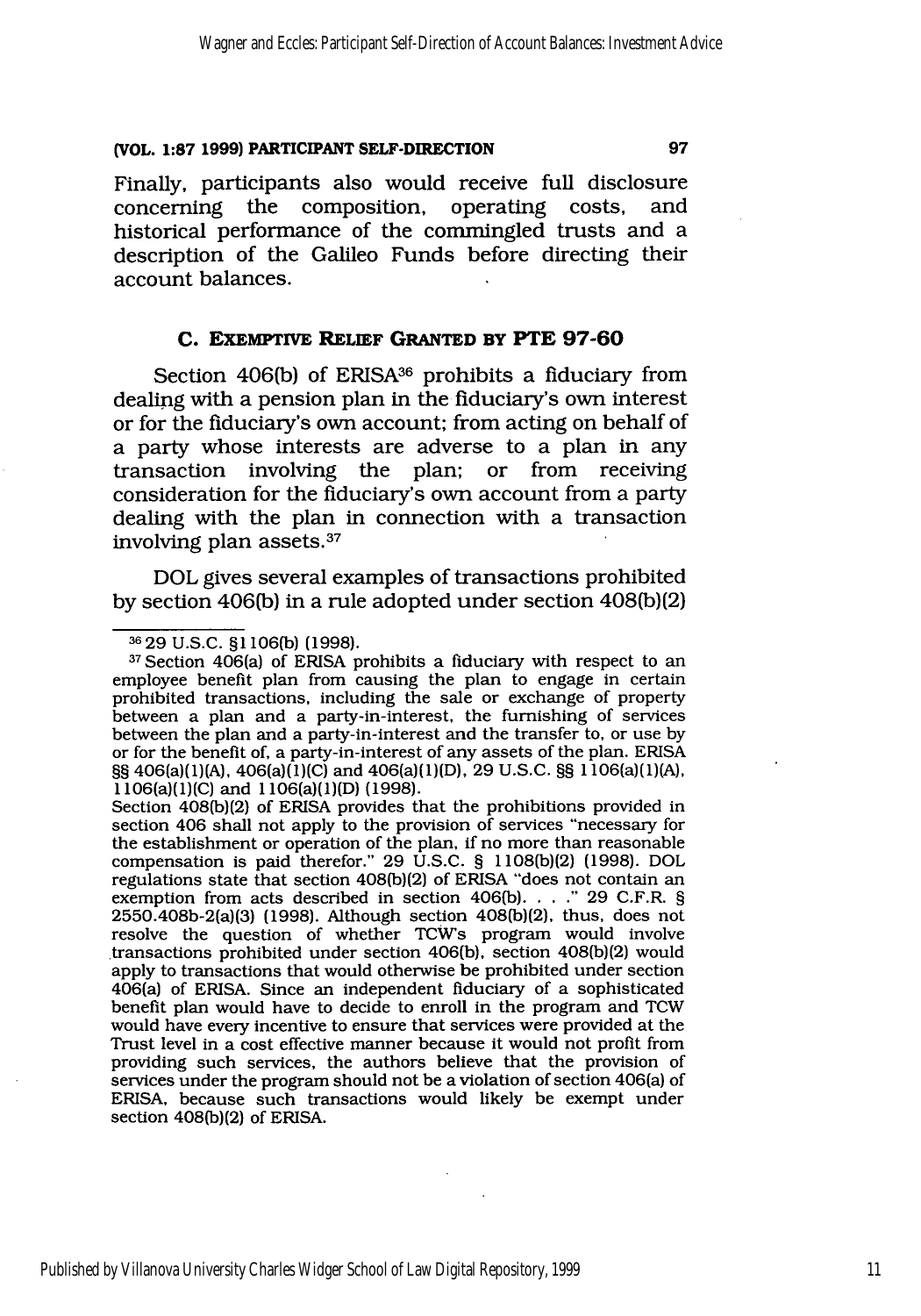of ERISA. **38** Under DOL's second example, an investment adviser ("C") by recommending the purchase of an insurance contract on which C would receive a commission from the insurance company, engages in an act prohibited by section 406(b), even if C fully discloses the reasons for the recommendation and the fact that it will receive a commission, and even though an independent fiduciary (a fiduciary of the plan independent of C) considers the recommendation and approves the transaction. Similarly, because TCW could be deemed to be a fiduciary of individually directed pension plans enrolled in its program by virtue of the investment advice it would provide to participants in such plans, 39 TCW could be deemed to engage in a prohibited transaction if it advised a participant to invest in one of the more aggressive equity-based commingled trusts because TCW generally would receive higher net fees (and, thus could receive higher net profits) from such trusts.

Because of the risk that an offer of investment advice to participants in its program might be viewed as involving an act of prohibited self-dealing, TCW sought and received an exemption from the provisions of section 406(b) with respect to the proffer of investment advice. In support of its request, TCW noted that its proposed exemption was similar to Prohibited Transaction Exemption 93-59 received by Prudential Mutual Fund Management, Inc.,<sup>40</sup> in which DOL permitted an investment adviser affiliated with the applicant to evaluate and recommend a mutual fund investment mix comprising mutual funds that were advised by the applicant. TCW also cited the similar exemption received by Shearson Lehman Brothers, Inc.<sup>41</sup>

<sup>&</sup>lt;sup>38</sup> 29 C.F.R. § 2550.408b-2(f) (1998).

**<sup>39</sup>**Because the participants under the individually directed pension plans often would be financially unsophisticated, it is anticipated that any advice rendered by TCW would be relied upon by participants. Therefore, provision of the advice could render TCW a fiduciary of the plans according to the definition of fiduciary in section 3(21)(A) of ERISA. *See supra* note 5 and accompanying text.

**<sup>40</sup>**58 Fed. Reg. 47,290 (1993).

<sup>&</sup>lt;sup>41</sup> Prohibited Transaction Exemption 92-77, 57 Fed. Reg. 45,833 (1992).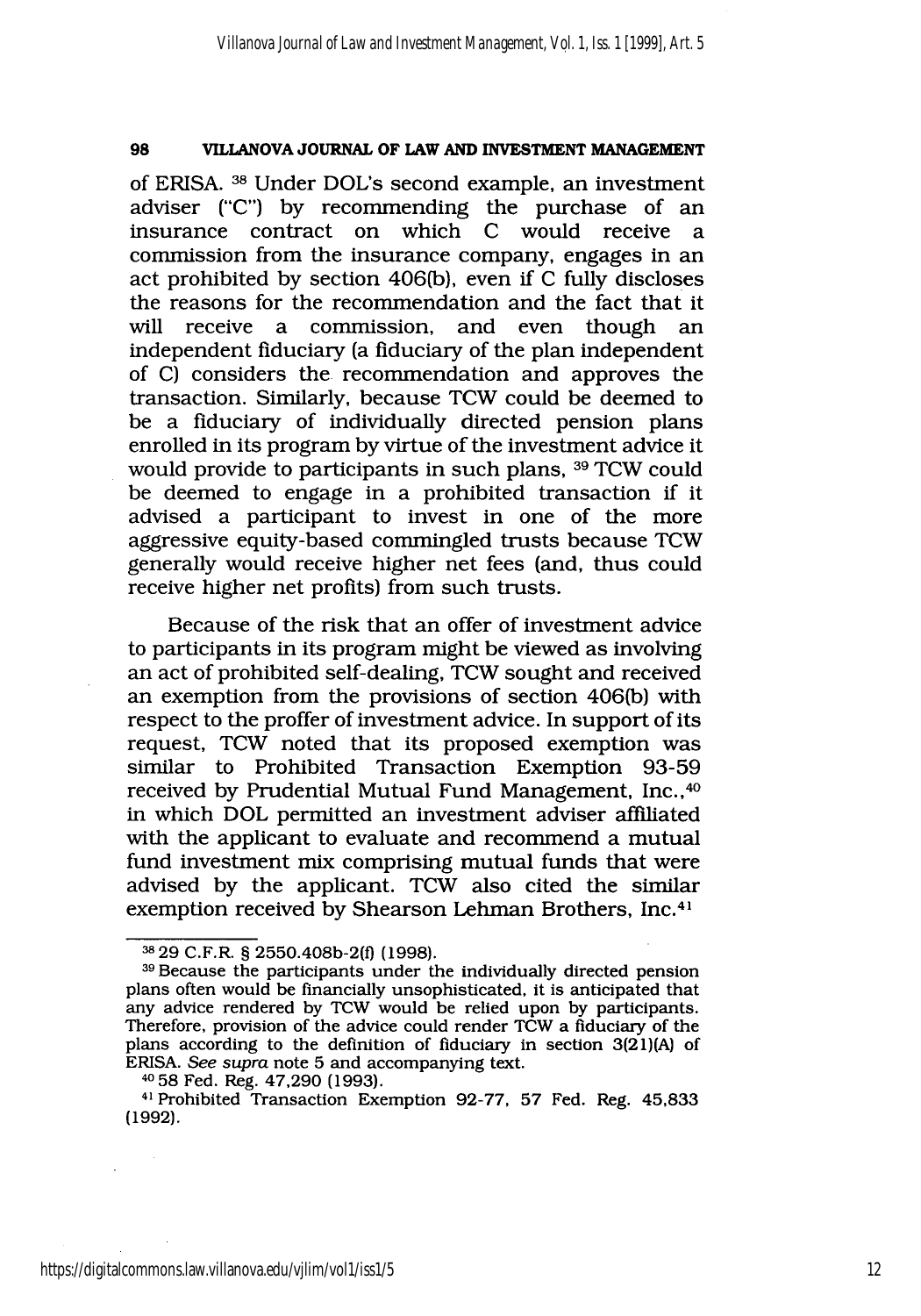## **III. THE ADVANTAGES OF INVESTMENT ADVICE OVER INVESTMENT EDUCATION**

There are several advantages to a plan sponsor in hiring a service provider who provides investment advice rather than investment education.

First, the provider can give participants the investment advice they desire and need. Consequently, plan participation and retention rates should increase.

Second, any prohibited transaction exemption received by a service provider offering investment advice would contain protective conditions that could protect the plan sponsor as well as participants.

As noted above, a plan sponsor is responsible for the selection and oversight of the service provider whether the service provider is an educator or an adviser.<sup>42</sup> Because a prohibited transaction exemption relieves liability from the prohibitions of the self-dealing provisions of section 406 of ERISA but does not provide relief from the responsibility of prudence and care under section 404,43 DOL must, in order to grant a prohibited transaction exemption, find that the transaction is in the interests of plan participants.<sup>44</sup> Therefore, DOL only grants exemptions that incorporate conditions and procedures that the Department believes will ensure, to the greatest extent possible, that the transactions it exempts are prudent.

*<sup>4</sup>* <sup>2</sup>*See supra* notes 9 and 16-18 and accompanying text. Also, as noted above hiring by a plan sponsor of a person as an investment adviser may result in co-fiduciary liability under section 405 of ERISA (29 U.S.C. **§** 1105) if the fiduciary hiring the adviser fails to carry out the designation in a manner consistent with the general fiduciary responsibility provisions of ERISA. *See supra* note **10** and accompanying text. As a practical matter, the liability of a plan sponsor in selecting TCW or any other fiduciary where conduct is circumscribed by an exemption is no greater than the liability a plan sponsor would incur in selecting an educator. 43ERISA § 408(a), 29 U.S.C. **§** 1108(a) (1998).

*<sup>&</sup>quot;Id.* **§** 1108(a)(2).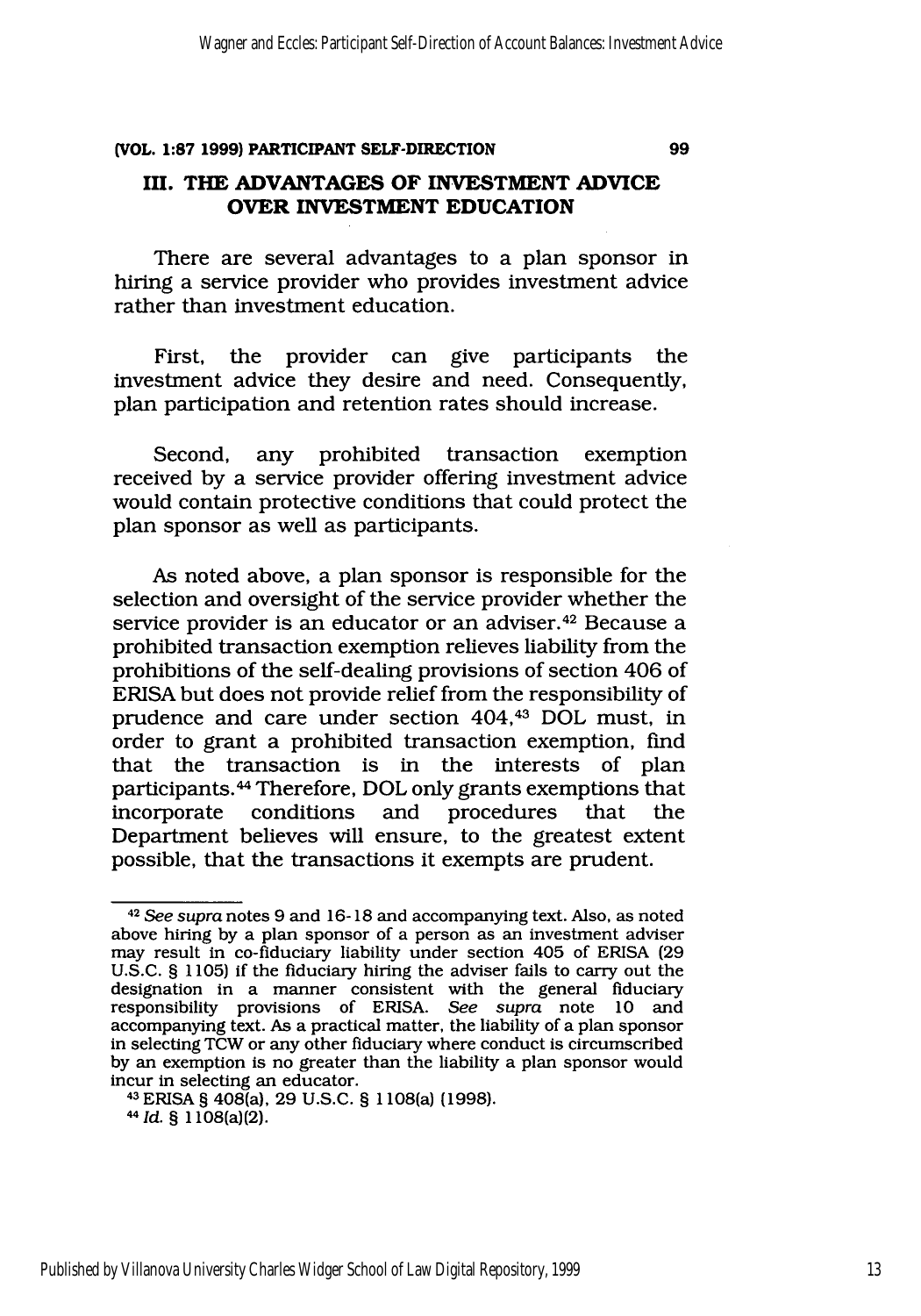Similarly, DOL must also find that the terms of a transaction are protective of the rights of participants. <sup>45</sup> Accordingly, unless the Department is comfortable that the terms of a transaction are favorable to participants, it will not issue an exemption. It is not unusual for the Department to insist that the terms of a transaction be made more favorable to participants than the requester of the exemption had initially proposed.

The caution of DOL has had a predictable result. Exhaustive computer searches have failed to uncover any case in which a party complying with the conditions of an individual prohibited transaction exemption was held liable for a breach of its fiduciary responsibilities. Further, the authors have been unable to locate a single reported case in which a fiduciary breach was even alleged against such a person. Thus, as long as a service provider has a prohibited transaction exemption, complies with the conditions of that exemption, and fulfills its responsibilities to the individually directed pension plans, a plan sponsor could take comfort in the likelihood that its duties of prudence and care in hiring the service provider have been met.<sup>46</sup>

Third, if a plan sponsor hired a service provider offering investment advice, the sponsor would not have to monitor whether the provider actually provided investment education or investment advice. In contrast, if a plan sponsor hired a service provider who claimed only to offer investment education, the sponsor would have to monitor

<sup>45</sup>*Id.* **§1** 108(a)(3).

<sup>46</sup> A plan sponsor would have had to have made an initial determination that the investment advice furnished by the service provider would be likely to be helpful to its employees. Moreover, a fiduciary who hires a service provider that performs well could still be subject to equitable relief, such as removal, for not following proper procedures in hiring the provider. *See* Brock v. Robbins, 830 F.2d 640, 648 (7th Cir. 1987). However, the disclosures that a service provider would be required to make to receive a prohibited transaction exemption are intended to ensure that proper procedures are used in the selection process. For the information provided by TCW under its program, see section II.B.3 of this Article (Disclosure Under the Program), *supra.*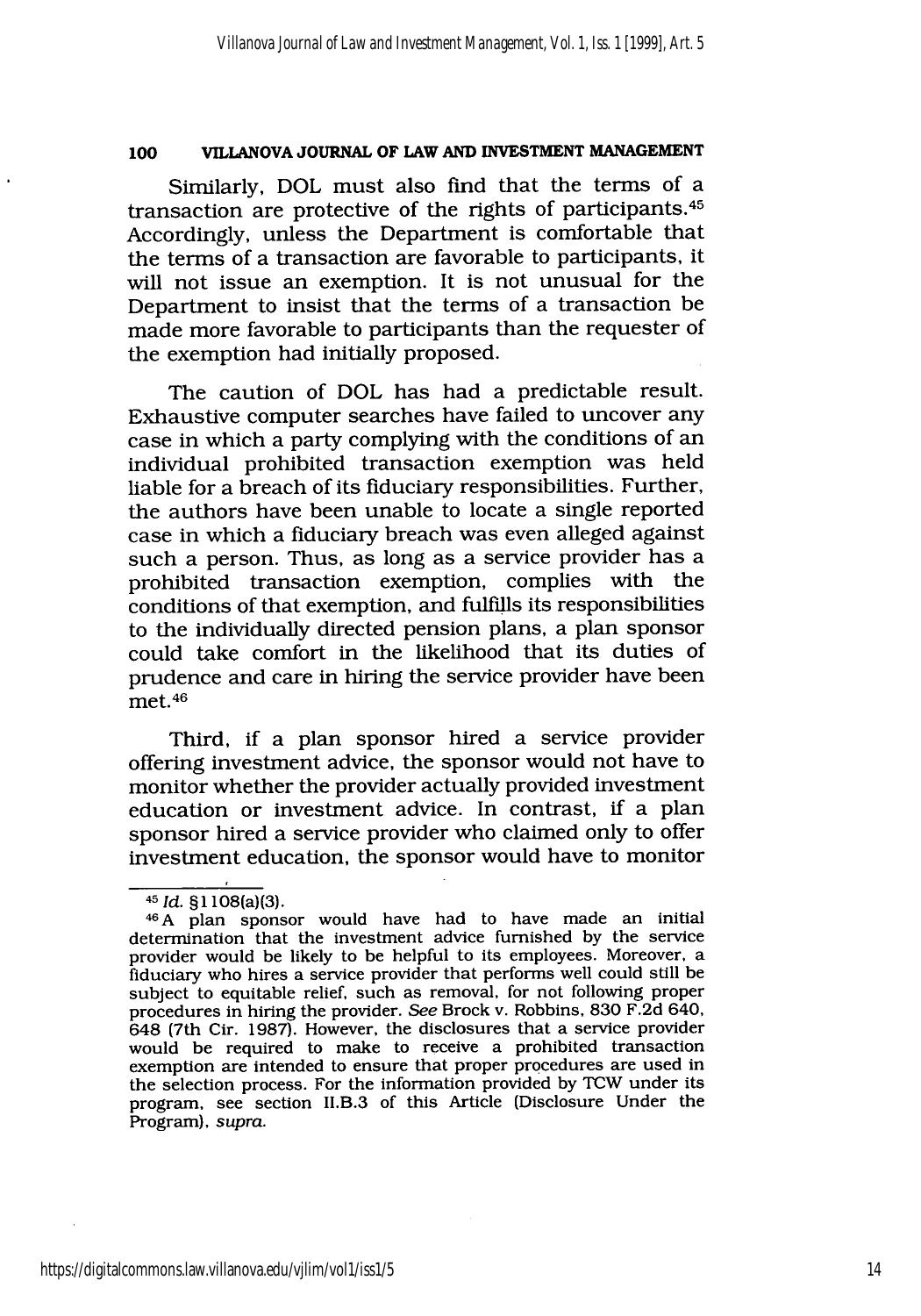whether the investment education provided slipped over the line into investment advice. If the investment education were actually investment advice, then the plan sponsor might be found to have hired a fiduciary on behalf of the plan, which fiduciary would not have received a prohibited transaction exemption addressing any possible self-dealing issues involved in the arrangement.

Fourth, hiring a service provider who offers investment advice rather than investment education protects a plan sponsor from certain ambiguities in the interplay of state and federal law.

A service provider offering investment education may be subject to state law,<sup>47</sup> rather than to ERISA. This may permit an educator with a financial interest in which investment vehicle a participant selects to skew the investment education to lead to the selection of vehicles that result in higher fees and profits for the educator without liability for the educator under ERISA. Such a scenario would enhance the possibility of liability under ERISA for the plan sponsor for either improper selection or inadequate monitoring of the educator.

Finally, many of the different state laws to which a service provider offering investment education might be subject may well have different standards than ERISA. If an educator were held liable for a violation of state law, the holding might be evidence in a federal court that a plan sponsor had not satisfied ERISA's prudence requirement in selecting and monitoring the educator. On the other hand, if the educator were not held liable under state law for something that would be a violation of ERISA because

101

*<sup>47</sup> See* Coyne v. Selman, 98 F.3d 1457 (4th Cir. 1996); Curtis v. Nevada Bonding, 53 F.3d 1023, 1027 (9th Cir. 1995); Dukes v. U.S. Healthcare, Inc., 57 F.3d 350, 355 (3d Cir. 1995), *cert. denied,* 116 S. Ct. 564 (1995). In contrast, most state laws do not apply to a service provider acting as a fiduciary to a pension plan subject to ERISA. *See* ERISA § 514(a), 29 U.S.C. **§I** 144(a) (1998), which generally preempts the application of all state laws to fiduciaries except for those laws that relate to banking, insurance, securities, and generally applicable criminal law.